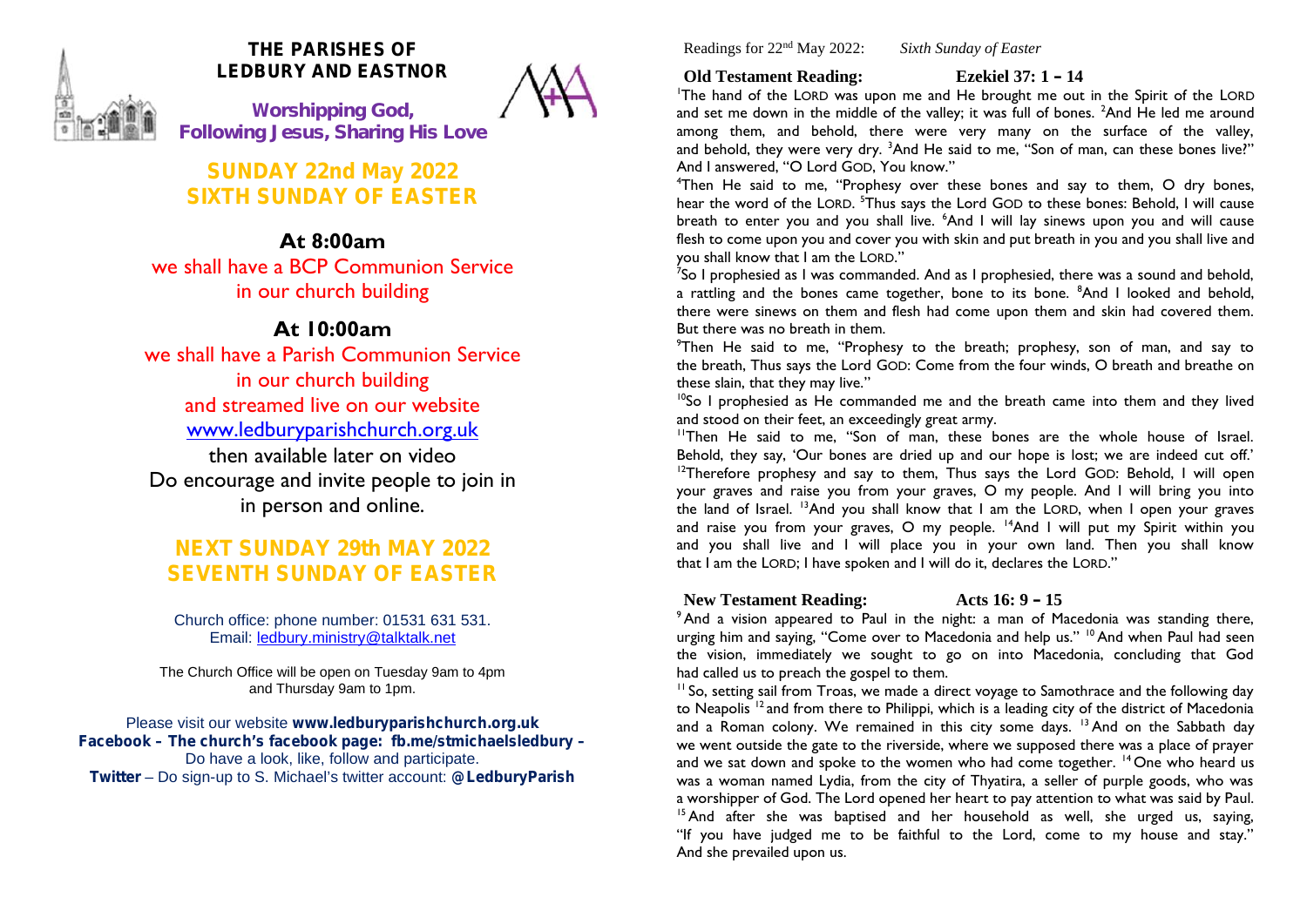### **Gospel Reading: John 14: 23 – 29**

 $23$  esus answered [Judas (not Iscariot)], "If anyone loves me, he will keep my word and my Father will love him and we will come to him and make our home with him.  $24$ Whoever does not love me does not keep my words. And the word that you hear is not mine but the Father's who sent me.

 $25$ "These things I have spoken to you while I am still with you.

 $26$ But the Helper, the Holy Spirit, whom the Father will send in my name, He will teach you all things and bring to your remembrance all that I have said to you.

 $27$ Peace I leave with you; my peace I give to you. Not as the world gives do I give to you. Let not your hearts be troubled, neither let them be afraid. <sup>28</sup>You heard me say to you, 'I am going away and I will come to you.' If you loved me, you would have rejoiced, because I am going to the Father, for the Father is greater than I.<sup>29</sup>And now I have told you before it takes place, so that when it does take place you may believe.

#### **COLLECT**

God our redeemer, You have delivered us from the power of darkness and brought us into the kingdom of Your Son: grant, that as by His death He has recalled us to life, so by His continual presence in us He may raise for ever. **Amen.** us to eternal joy; through Jesus Christ Your Son our Lord, who is alive and reigns with You, in the unity of the Holy Spirit, one God, now and for ever. **Amen.**

#### **POST COMMUNION PRAYER**

God our Father, whose Son Jesus Christ gives the water of eternal life: may we thirst for You, the spring of life and source of goodness, through Him who is alive and reigns, now and

**We pray for:** Our link CMS mission partners, our Leprosy Mission partners & S<sup>t</sup> Michael and All Angels, Mtwara and S<sup>t</sup> John the Baptist Church, Likonde.

#### **We pray for those who are sick:**

| Michael Jarrett           | <b>Frances Holloway</b>                                                     | Dean Jackson           | Mike Wakeford       |  |
|---------------------------|-----------------------------------------------------------------------------|------------------------|---------------------|--|
| Pam Robinson              | Chris Nicholson                                                             | <b>Robert Walters</b>  | <b>Miles Oliver</b> |  |
| Kate Greenall             | Thomas Heffner                                                              | <b>Richard Tyrrell</b> | Julia Matthews      |  |
| <b>Elizabeth Crossley</b> | Sheila Anthony                                                              | Mike Bainton           | Marilyn Sherlock    |  |
| John Crossley             | Jacqui Byron                                                                | Kevin Whittal          | Mark Ashby          |  |
| Ann Blandford             | Pamela Lucas                                                                |                        |                     |  |
|                           | We remember those who have died and pray for those who mourn their passing: |                        |                     |  |
| Anthony Baker             | Elizabeth Mills                                                             | Andy Ward              | John Grove          |  |
| 'Ben'                     | Maureen Sayce                                                               | Anne McDonald          | Eileen Lane         |  |
| Lee Mallinson             | Roma Runley                                                                 | Charles Dunn           | Teddie Loveridge    |  |
|                           |                                                                             |                        |                     |  |

#### **NOTICES**

We no longer *have* to wear masks, but feel free to do so if you wish.

We recommend using hand sanitiser on arrival in church and are supportive of those who continue needing to be covid-careful.

**The Flower Guild.** We are still looking to recruit more members to the Guild and lessons can be provided if required. Even If you can offer a few hours at Festival times, it means we can enhance our beautiful church even more. Please contact me on 01531 670 037 or email Chris.lynch54@btinternet.com

**Concerts.** Our church hosts a number of concerts during the year, which means we need two people to be present during each of these – to ensure safety and various practical details. The task is not onerous! If you would be willing to help occasionally, please have a word with Peter Scull (or ring 630060) Thank you.

#### **Thursday 7am and midday prayers in church.**

**Thursday 26 May Ascension Day at 7:15pm** There will be a communion service celebrating Christ's ascension**.**

### **Friday 10.30am Holy Communion at S <sup>t</sup> Katherine's Chapel.**

**Friday 3rd June -** 'COFFEE STOP' will take place in the Chapter House between 10am - 12noon. Come and meet friends, have company and enjoy Coffee, Cake and Chat.

**Saturday 4th June - Ledbury Community Day:** We need some volunteers to be additional guides for tours of the tower on the morning of  $4<sup>th</sup>$  June. The bellringers have to staff two locations that morning and so we urgently need extra help from 10.00 am to 12.30 pm. You will be well briefed in advance and will not need to have a front-line role (unless you want one!). The ability to climb about 90 steps (as far as the bellchamber) would help although if you could only get to the first level (30 steps) that would still be very useful. Contact Tim Keyes (07577 720154 / 01531 579021)

## Miles Oliver **Sunday 5<sup>th</sup> June Pentecost Sunday and Jubilee services 8am and 10am**

**Saturday 11th June from 2.00pm – 5.30pm - Open Gardens Event.** The Friends of Ledbury Parish Church are offering an "Open Gardens meets Poetry Festival" experience based on four gardens in the town. During your visit to the gardens, you will be offered a splendid tea, invited to browse some stalls, take part in some quiz challenges, learn a new garden game and be recorded reading a favourite hymn along with around 60 or more other people. These recordings will be played in church during the Poetry Festival. An action-packed afternoon all for £5.00! We hope that as many as possible of the church congregation, and others too, will sign up to record a hymn.

Contact Tim Keyes (thkeyes28@hotmail.com / 07577 720154) to agree your choice.